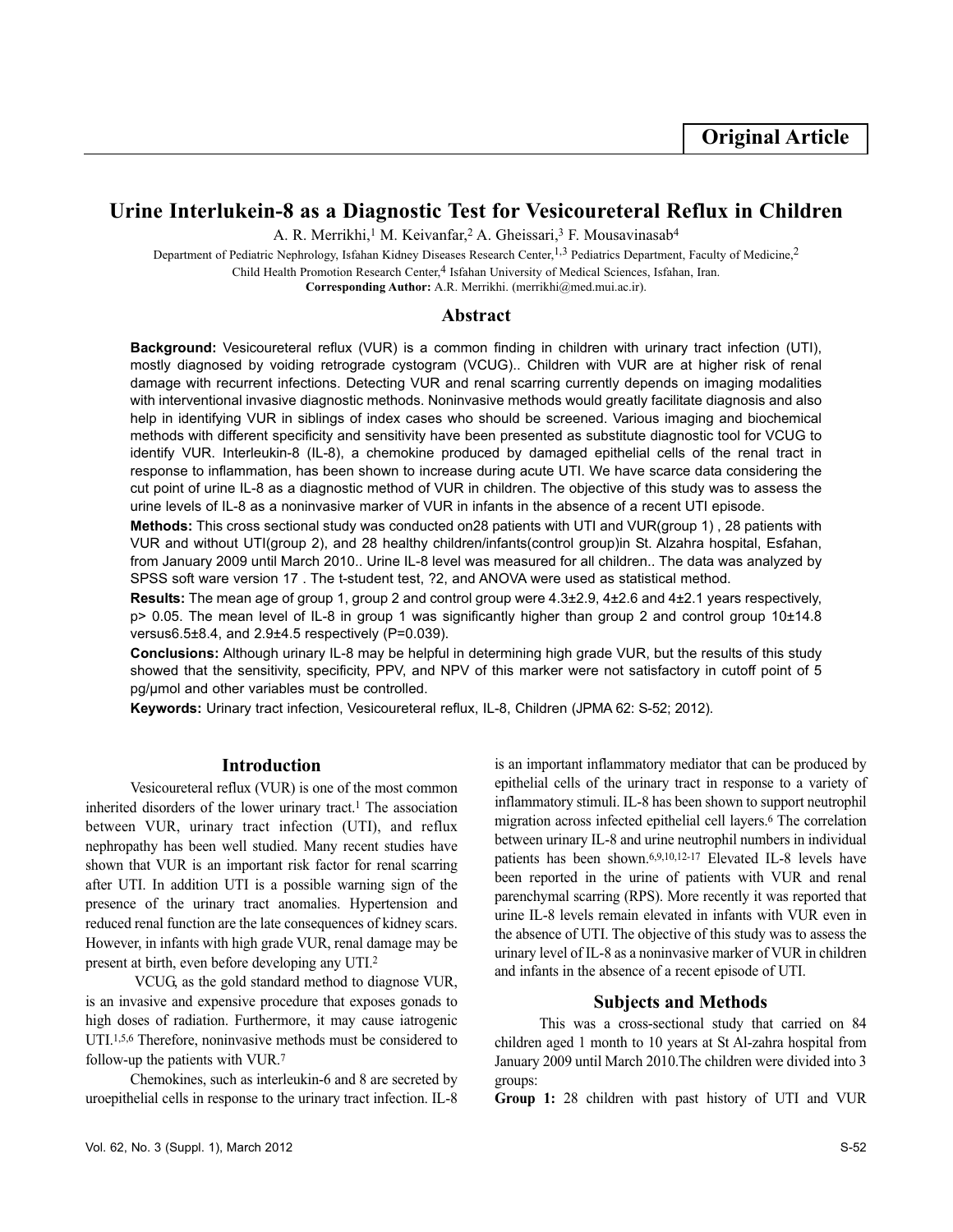#### (UTI+/VUR+)

**Group 2:** 28 children with past history of UTI but no proven VUR (UTI+/VUR-)

**Control group:** 28children withno history of UTI

For every participant, according to the age of patients urine was collected by mid stream or urine bag and sent for culturebefore entering into the study. Participants with negative results were enrolled in the study. Considering the children's age, positive results were confirmed by repeated mid-stream sampling, transurethral catheterization, or suprapubic bladder aspiration to prescribe appropriate medications.

A non-centrifuged urine sample of each child was kept in -70°C for 3-6 months before measuring IL-8.The level of IL-8 was determined - in room temperature- with ELISA method [IL-8 ELISA from R&D Systems, Abingdon, U.K.]. To reduce the measuring error due to different concentrations of urine samples, we measured the ratio of .

VUR was graded from 1 to 5, based on the grading of the International Reflux StudyCommittee.<sup>1</sup> In this study, we contractually defined the severity of VUR as mild (unilateral grade I), moderate (bilateral grade I and grade II), and severe (grades III and IV).

Data were analyzed using SPSS-17 software. The t-test, ?[2], and ANOVA tests were used as statistical method. P-values < 0.05 considered statistically significant.

The study was approved by the Research Ethics Committee of Esfahan University of Medical Sciences. The written informed consent was obtained from the parents and the children older than 6 years.

## **Results**

Eighteen children out of 84 (21.4%) were male and the remaining were female 78.6%. Gender distribution was not



Figure-1: ROC curve for a cutoff point of IL8/Ucr at 10 pg/µmol.



Figure-2: Sensitivity and specificity of IL8/Ucr (pg/µmol) to diagnose VUR at different cutoff points.

significantly different among 3 groups,  $p > 0.05$ . The mean age of group 1, group 2 and control group were  $4.3\pm2.9$ ,  $4\pm2.6$  and 4 $\pm$ 2.1 years respectively, and p > 0.05. In group1 (UTI+/VUR+), three patients (10.7%) had grade I VUR, three (10.7%) had grade II, 15 (53.6%) had grade III, and seven (25%) had grade IV VUR.

The mean values of IL8/Ucr were  $10\pm14.8$  pg/ $\mu$ mol, 6.5 $\pm$ 8.4 pg/ $\mu$ mol, and 2.9 $\pm$ 4.5 pg/ $\mu$ mol in groups 1, 2 and control, respectively. One-way ANOVA test showed that the difference among the group was significant,  $p=0.002$ . Using Tukey's post hoc test, the amounts of IL8/Ucr in groups 1 and 2 were significantly different (P=0.047).In addition the values of IL8/Ucr in group 1 was significantly higher than control group, P=0.002.However, no significant difference was found between group2 and control group, P=0.47.

The mean levels of IL8/Ucr in patients with mild, moderate, and sever VUR were 5.4±2.5, 14.8±16.5, and 10±15.8 pg/µmol, respectively. Using ANOVA test, no significant correlation was determined among the mean values of IL8/Ucr and the severity of VUR ( $P=0.75$ ). To determine the sensitivity and the specificity of urinary level of IL-8, receiver - operator characteristic (ROC) curve was drew for different cut-off points of IL8/Ucr, Figure-2.

Atcut-off point equals to 3pg/µmol, the sensitivity and the specificity of this marker in diagnosing VUR were 71.4% and 58.9%, respectively. Furthermore, the positive prognostic value (PPV) and the negative prognosticvalue (NPV) were 66% and 89%, respectively. Therefore, at this cutoff point, IL8/Ucr is highly potent to distinguish the patients with the VUR from unaffected children.

In higher cut-off point amounts, the specificity of the marker increased but the sensitivity decreased sharply; i.e. at the cut-off point of 10pg/µmol, the specificity was 89.3% and the sensitivity was 35.7%.

#### **Discussion**

To determine the diagnostic value of IL-8 as a predicting marker for the presence and the severity of VUR, 84 children/infants were studied. The mean of age of participants in our study was in agreement with the similar studies. 4-6,13